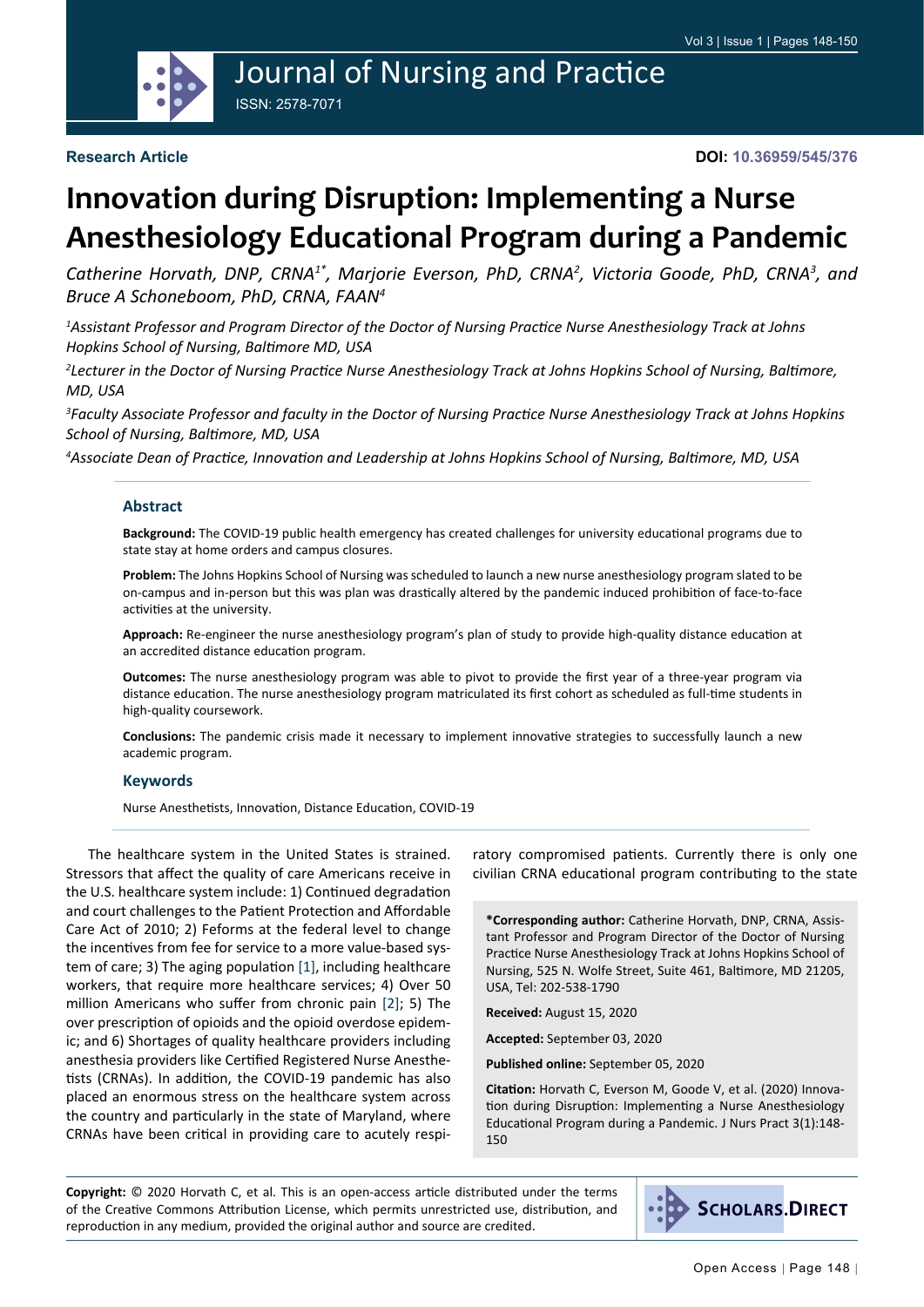of Maryland CRNA workforce. As a result, both the University of Maryland and the John Hopkins Healthcare System are experiencing shortages of CRNAs. Due to these shortages of CRNAs in the Johns Hopkins Healthcare System (JHHS) a partnership was developed between the Anesthesiology Department and the School of Nursing (JHSON) to re-establish a CRNA educational program to address this shortage. This collaboration will: (1) Prepare highly trained and competent CRNAs for the JHHS and the state of Maryland at the doctoral level; (2) Develop nurse anesthesia faculty for the future; (3) Increase collaboration and dialogue with CRNAs in the region; and (4) Advance an ecosystem for fostering science in nurse anesthesia. According to U.S. News and World report, dated January 8, 2019, nurse anesthetists' rank #3 in the best health care jobs category and #5 best job overall.

## **Nurse Anesthesiology Track**

An integrated curriculum, including distance education, was developed for the doctor of nursing practice (DNP) nurse anesthesiology track (NAT) at JHSON. The integrated curriculum entails students taking didactic classes throughout the program, including during the clinical training phase as opposed to front-loaded nurse anesthesiology programs which deliver all didactic courses prior to students entering the clinical phase of the curriculum. The NAT curriculum was originally composed of 38 DNP course credits (43%) which are delivered via the distance education format. The NAT sought and received approval from its accrediting body, The Council on Accreditation of Nurse Anesthesia Educational Programs (COA) [\[3](#page-2-2)], to provide distance education courses. The COA requires distance education courses and distance education programs (50% or greater of curriculum delivered via distance education) to meet the same standards as traditionally delivered education courses. The NAT at JHSON received their initial accreditation in January 2020.

#### **Impact of COVID**

On December 31, 2019, China reported a cluster of cases of pneumonia, later identified as caused by a novel coronavirus, severe acute respiratory syndrome coronavirus 2 (SARS-CoV-2) which causes coronavirus disease (COVID-19). The United States recorded its first case on January 20, 2020 [\[4](#page-2-5)] and by March 11, 2020 the World Health Organization (WHO) had declared the outbreak a pandemic [[5\]](#page-2-6). In response to the virus's arrival and spread, cities and states began to issue stay at home orders, healthcare systems began to prepare for infected patients, and universities began transitioning to remote instruction.

On March 10, 2020 Johns Hopkins University (JHU), like many universities across the nation, made the decision to suspend all in-person classroom instruction and transition to remote instruction. At that time, the change to remote instruction was expected to be in effect until May 21, although much uncertainty lingered [\[6](#page-2-7)]. Just a few days later, on March 14, JHU leadership announced access to all campus buildings was restricted, and instruction would continue to be delivered remotely/online until further notice [\[6](#page-2-7)]. As a brand-new program created to embrace on-campus activities and due to launch May 11, 2020, innovation was required to assure continued student enrollment and seamless progression into the plan of study.

Recognizing the serious impact that COVID-19 was having on programs, the COA, which accredits nurse anesthesia programs in the United States and Puerto Rico, recognized that programs may need to implement strategies different from typical operating procedures. The COA normally requires program to apply to offer distance education courses and a distance education program, where 50% or more of the total curriculum in the plan of study is offered via distance education [\[3](#page-2-2)]. The COA demands this to ensure that all programs and courses achieve the same outcomes as traditional education offerings. However, for this unprecedented time, the COA provided temporary approval for programs to use distance education to accommodate educational offerings without going through the COA approval process while restrictions are in place for face-to-face teaching [[3\]](#page-2-2).

An additional consequence of the COVID-19 crisis is the negative impact on the mental health of healthcare providers, especially those on the front-line of care. During this unprecedented time of fear and stress, nurses are at high risk for mental health issues like anxiety, depression and post-traumatic stress. According to author Lai, et al. in study of frontline health care workers, nurses and women in China who had engaged in direct diagnosis, treatment, and care of patients with COVID-19 were at higher risk of symptoms of depression, anxiety, insomnia, and distress [\[7](#page-2-3)].

A requirement of matriculation into nurse anesthesiology educational programs is to have spent at-least 1-year as a registered nurse in an intensive care unit. Therefore, all current students entering a program would have just left the bedside of intensive care units, the battleground for COVID patient care. Whether having personally taken care of COVID-positive patients, or working within a strained uncertain healthcare system, students of a program are likely negatively mentally affected.

To help assist nurses, including student registered nurse anesthetists, 58 nursing organizations, including the professional organization of 55,000 certified nurse anesthetists and student nurse anesthetists, wrote a letter of concern to the White House and administration about the negative psychological health and well-being of nurses and other frontline staff during the COVID-19 public health emergency, and asked the Administration to take these concrete steps to provide psychological first aid [[8\]](#page-2-4).

#### **Program Innovation**

With the threat of COVID-19, faculty of the NAT needed to problem solve the impact to the inaugural 2020 cohort. The curricular plan of study and student mental health strain needed to be considered. This was especially crucial as the timing of COVID-19 impact coincided with potential relocation for several students.

While the JHSON NAT was approved for 38 out of 88 credits to be in the format of online instruction, the program was not considered a distance education (DE) program as stipulated by the COA. We examined the program of study to ascer-